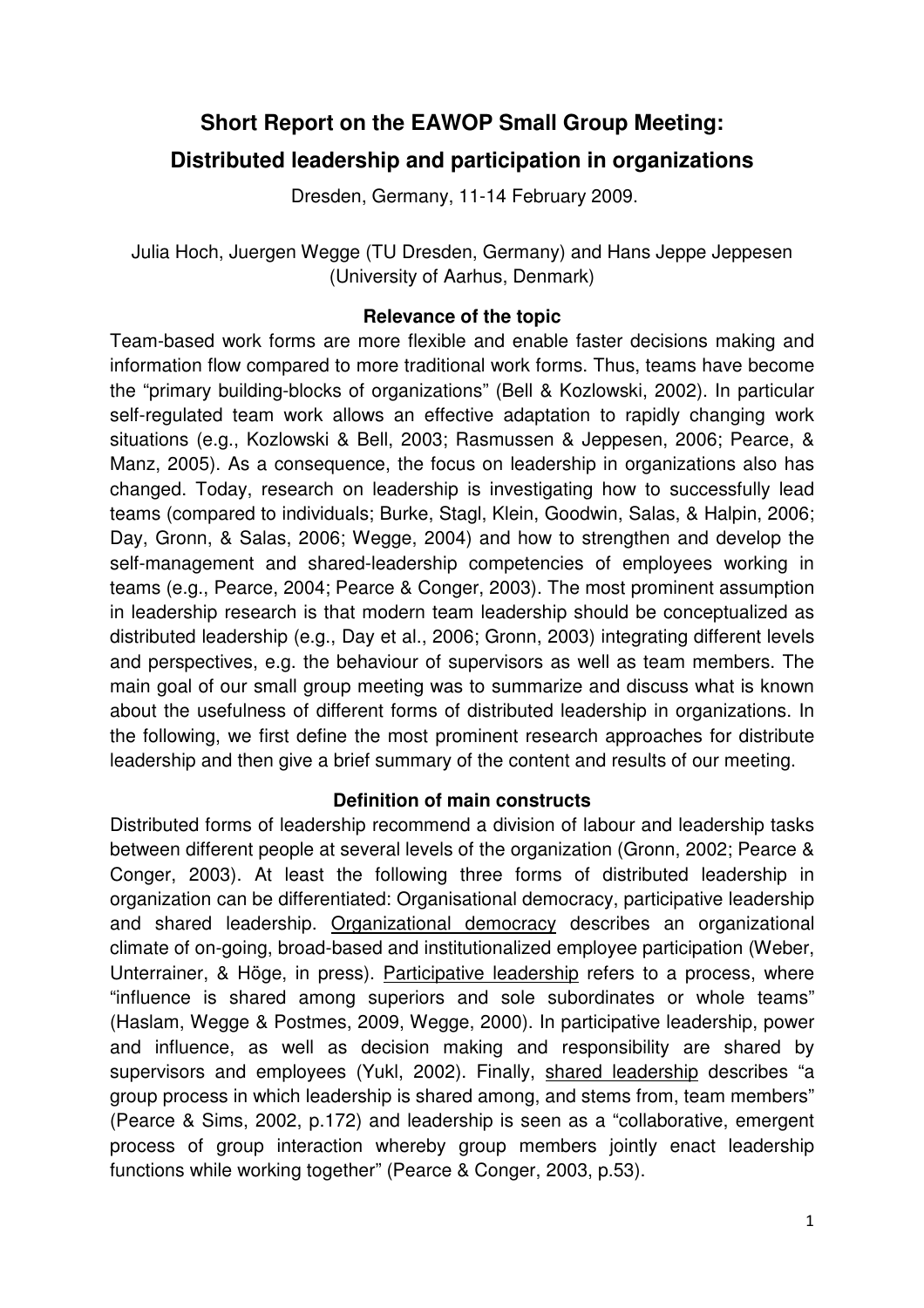#### **Important Questions**

While our knowledge on the concepts of shared leadership from a theoretical viewpoint but also from the practitioner side has grown in recent years, systematic investigations of the potential antecedents, processes, and contingencies of shared leadership are still rare (cf. Avolio, Sivasubramaniam, Murry, Jung, & Garger, 2003; Pearce, 2008; Pearce & Conger, 2003; Pearce & Sims, 2000). For example we still don't know…

• What are the antecedents, mediating processes and the different outcome variables of shared leadership?

• How can we measure shared leadership? Do we find alternative results with alternative methods?

• Given that shared leadership is of positive impact on employee's health and wellbeing, performance and satisfaction - how we can increase shared leadership in organizations?

• How important is empowerment and participation to encourage shared leadership?

In the same vein, many questions regarding organizational democracy and participative leadership are still unanswered, for example:

- What are the most important outcomes of organizational democracy and participative leadership? How do organizational democracy and participative leadership relate to each other?
- Does shared leadership increase organizational democracy or participative leadership effectiveness?
- Is there differential effectiveness of organizational democracy, participative leadership and shared leadership with regard to cultural background?
- What are important barriers and disadvantages of organizational democracy, participative leadership in today's organizations?

Work and Organizational Psychology can contribute in producing the knowledge needed to answer these questions. Indeed, in several countries, the topic of shared and distributed leadership already received considerable attention in research by Work and Organizational Psychologists. In addition, professional Work and Organizational Psychologists are increasingly involved in counseling individuals on shared leadership and participation, implementing long-term organizational strategies and trying to anticipate and prevent future problems associated with the changes in the workplace.

#### **The small group meeting**

The aim of the small group meeting was to bring together the knowledge and expertise of European researchers to exchange research results and discuss future directions for research regarding these questions. The small group meeting was organized by Jürgen Wegge and Julia Hoch from the Technical University of Dresden (Germany) and Hans Jeppe Jeppesen from Aarhus University (Denmark). The meeting was sponsored by EAWOP, DFG, and Technical University of Dresden.

 During the three days of the conference 35 participants, active researchers with expertise on leadership and participation and a background in work and organizational psychology from Austria, Denmark, Germany, Iran, Portugal, Switzerland, The Netherlands, and USA presented and discussed their research. The meeting was structured to have ample room for discussion about each paper presentation. In addition, both central themes of the small group meeting were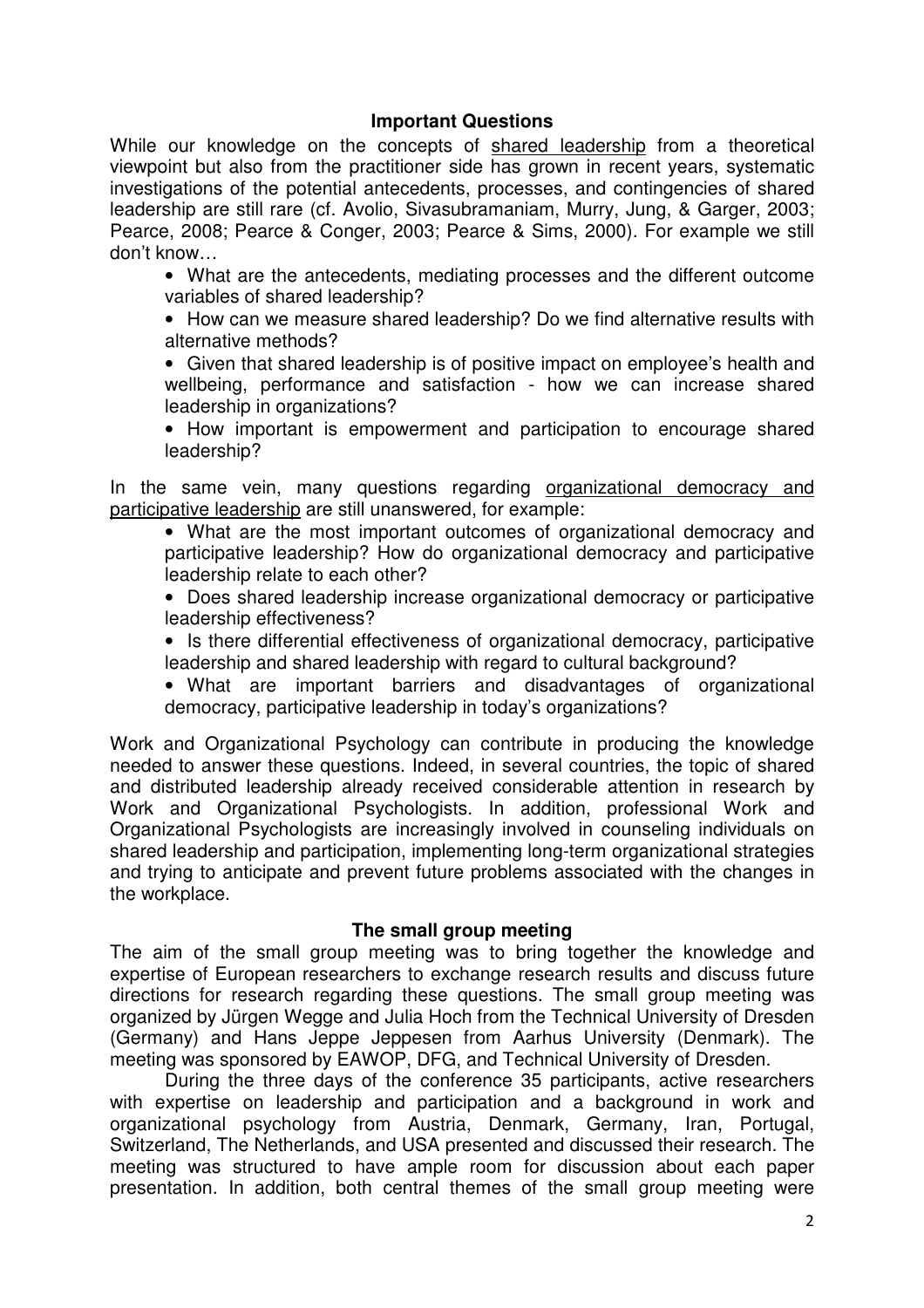discussed in depth.Those two themes were: (I) Shared leadership in Teams and (II) Participation and Organizational Democracy. The following papers were presented at the meeting:

# **Session I: Shared Leadership**

**Keynote Speaker: Prof. Craig L. Pearce (USA), Claremont Graduate University, Claremont, U.S.A.** In his keynote speech entitled "Shared Leadership as a Mechanism the Full Engagement of Human Potential" Prof. Pearce introduced the historical development of shared leadership and outlined its possible future directions. Further, he discussed important antecedents, mediating and moderating variables and outlined the importance of shared leadership for training and the HR development in organizations.

- **Felfe, J. and colleagues** (Germany). Influences of level and consensus of transformational leadership.
- **Muck, P. M. and colleagues** (Germany). "I take you at your word" Participative leadership from a communication perspective.
- **Hoch, J. E.** (Germany). Shared leadership: Ways to compensate for lower performance in virtual teams.
- **Künzle, B., and colleagues** (Switzerland). Leadership in anaesthesia teams: The most effective leadership is shared.
- **Manheim, N., and colleagues** (The Netherlands). Shared leadership: The effects of shared and vertical leadership behaviors on team effectiveness.
- **Wolf, S. and colleagues** (Germany). The impact of organizational structure on shared and vertical leadership effectiveness.
- **van der Heijden, B.I.J.M.** (The Netherlands). Can we buffer age-related stereotyping at the workplace? A study into interpersonal work context characteristics as moderators for supervisor-subordinate age dissimilarity effects.
- **Hoch, J. E. and colleagues** (Germany). Why is shared leadership effective? The impact of shared leadership and shared mental models on team performance in age diverse teams.
- **Pundt, A. and colleagues** (Germany). Empowering leader behaviour and delegation – a key to organizational culture of participation?
- **Bienefeld, N. and colleagues** (Switzerland). Shared Leadership in airline crews.

# **Session II: Participation in Organizations**

**Keynote Speaker: Prof. Wolfgang G. Weber, University of Innsbruck, Austria**  In his keynote speech entitled "Sociomoral Atmosphere and Prosocial and Democratic Value Orientations in Enterprises with Different Levels of Structurally Anchored Participation" Prof. Weber differentiated aspects and forms of organizational participation and democracy and their implications for leadership and management of teams. He outlined the historical development and the importance of organizational participation for organizations.

**Jeppesen, H. J. and colleagues** (Danmark). Employee perspectives on the distributed leadership.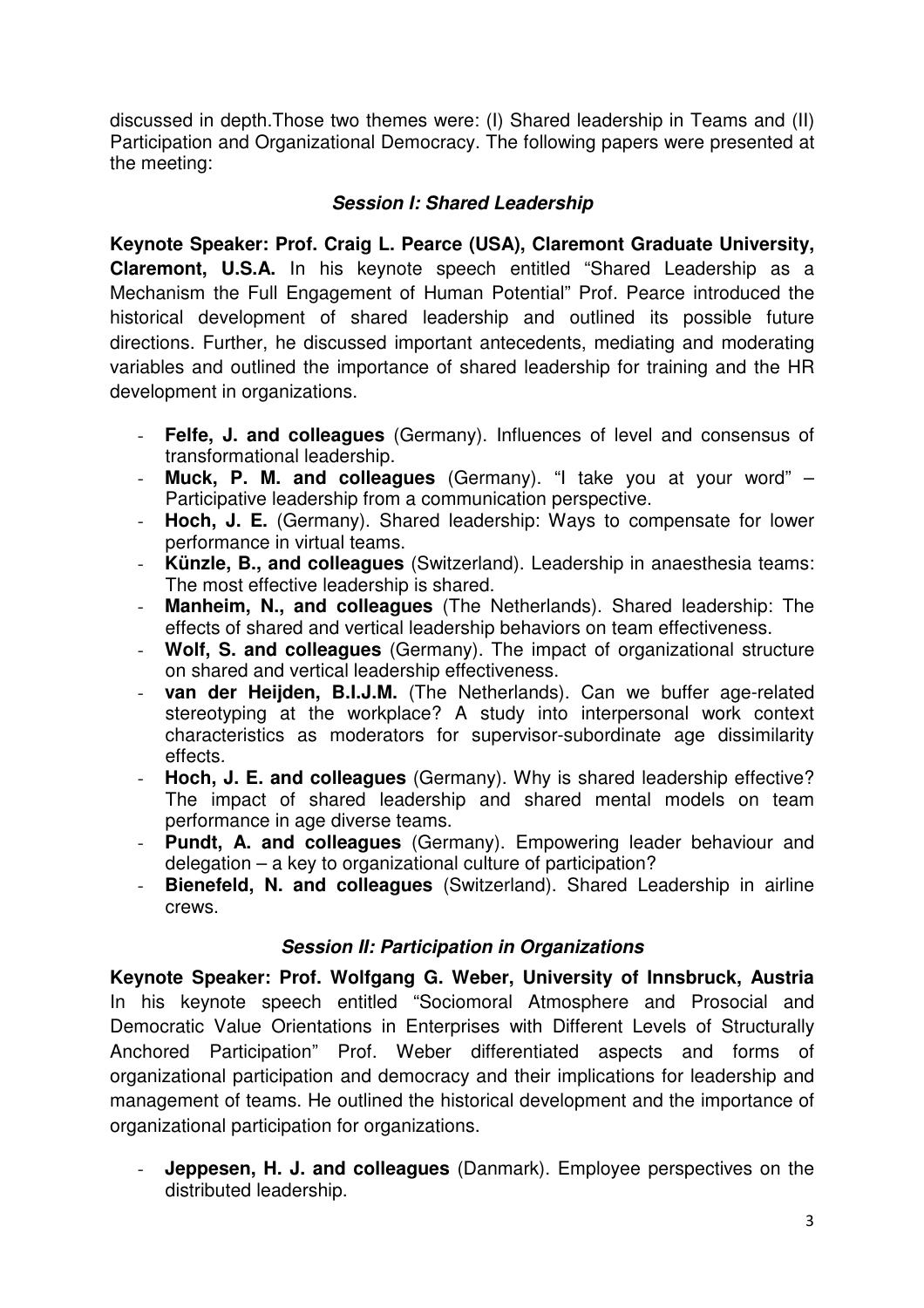- **van Dick, R. and colleagues** (Germany). Leader-follower identity transfer as a route for organizational democracy.
- **Silva, S.** (Portugal). Safety shared responsibilities and promoting safety participation.
- **Fuhrmann, H. and colleagues** (Germany). The ProMES approach to work group effectivity: Lessons learned for participative leadership.
- **van der Geer, E. and colleagues** (The Netherlands). Task uncertainty as a moderator for feedback effectiveness: A meta-analysis.
- **Hinrichs and colleagues** (Germany). New forms of work control and their implications for the health of supervisors and employees - the perspective of the Socio-Technical System Approach.
- **Danae, H.** (Iran). Survey of relation between organizational culture and decision style and presentation an optimal model.

#### **The results of the meeting**

The meeting was productive, interesting, and it had a very cooperative atmosphere. The participants were motivated, enthusiastic and participated in lively discussions even during lunch, dinner, and until late in the evening. Moreover, the results of the meeting will be summarized in a joint "position paper" that includes recommendations for further research and implications for research development.

The small group meeting brought together a group of European Work and Organizational psychologists who are active in the field of research on leadership and teams and organizational participation. We hope that the meeting will foster future cooperation between these scientists and stimulate further (joint) research in this important area. As a brief summary, we present below some results and conclusions. The first section, lessons learned, summarizes main learning points that came up in the papers presented and the discussions during the small group meeting. This is a summary of what the work and organizational psychologists who were present at the meeting saw as an important knowledge base and starting point for practical measures. The second part, research agenda, summarizes important areas for future research in the field of shared leadership and participation.

#### **Lessons learned**

- 1. Employee identification could be an important indicator for shared leadership effectiveness in organizations.
- 2. The consistency of homogeneity of perception of leadership within team is an indicator for shared leadership; consistency increases employee health and satisfaction.
- 3. Communication quality and patterns within team and towards the supervisor are important correlates of shared leadership.
- 4. Team trustworthiness is a potential moderators of the effectiveness of shared leadership.
- 5. Work load and quality of the task are important moderating variables for shared leadership effectiveness.
- 6. Shared leadership is differentially related to objective team outcomes versus affective and emotional aspects.
- 7. Organizational context (e.g., in terms of the specific climate within organization or hierarchical or vertical structure) are important antecedents and moderators of the effectiveness of shared leadership and organizational participation.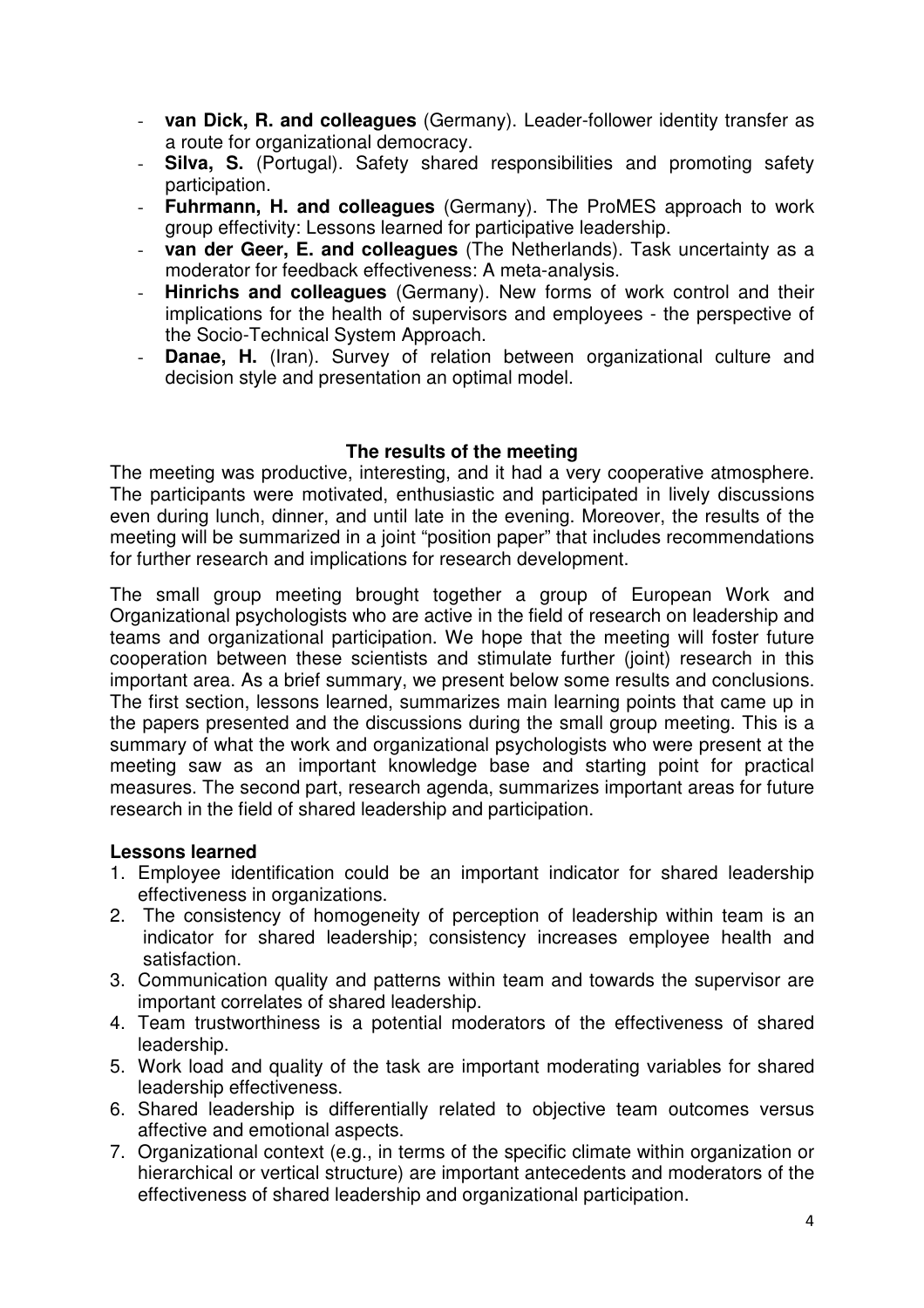- 8. Age diversity, age differences and other socio-demographic variables are important when it comes to shared leadership effectiveness.
- 9. There is differential effectiveness for shared leadership in different cultures. For example, in Iran there is a different preference for shared leadership compared to Western European cultures.
- 10. It is important to establish possibilities for the employees to aquire the necessary competences for being able to apply the conditions for employee influence.
- 11. An interaction between the employees' experienced influence and desires for which organizational actors to have most influence can be found.
- 12. That employee participative activities and strategies are decisive conditions for handling health and safety issues.
- 13. The importance of possibilities for acquiring competences for being able to apply the conditions for employee influence.

# **Research Agenda**

- 1. What moderates the relationship of antecedent variables to shared leadership? Do things such as culture or team size, etc. moderate the relationships?
- 2. What role do self-management skills or proactivity of the members play?
- 3. How do we measure shared leadership? Do we find alternative results with alternative methods?
- 4. How can hierarchical leaders strengthen and encourage shared leadership?
- 5. How does team composition (e.g., diversity in terms of members' personality or other aspects) relate to or interact with shared leadership?
- 6. How important and how effective is shared leadership in "virtual" workplaces?
- 7. Does shared leadership reduce employee turnover?
- 8. Does shared leadership have only positive consequences or are there also possible caveats? What might be important hindrances of shared leadership effectiveness?
- 9. How important is the availability of resources for shared leadership emergence and effectiveness?

#### **References**

- Avolio, B. J., Sivasubramaniam, N., Murry, W. D., Jung. D., & Garger, J. W. (2003). Assessing shared leadership: development and preliminary validation of a team multifactor leadership questionnaire. In C. L. Pearce & J. A. Conger, Shared leadership: Reframing the how's and why's of leadership. Thousand Oaks, CA, Sage.
- Bell, B. S. & Kozlowski, S. W. J. (2002). A typology of virtual teams: Implications for effective leadership. Group and Organization Management, 27, 14-49.
- Burke, C. S., Stagl, K. C., Klein, C., Goodwin, G. F., Salas, E., & Halpin, S. M. (2006). What type of leadership behaviors are functional in teams? A meta-analysis. The Leadership Quarterly, 17, 288-307.
- Day, D. V., Gronn, P., & Salas, E. (2006). Leadership in team-based organizations: On the treshold af a new era. The Leadership Quarterly, 17, 211-216.
- Gronn, S. (2002). Distributed leadership as a level of analysis. The Leadership Quarterly, 13, 423-451.
- Gronn, S. (2003). The new work of educational leaders. Changing leadership practice in an era of school reform. Sage Publications, London/India.